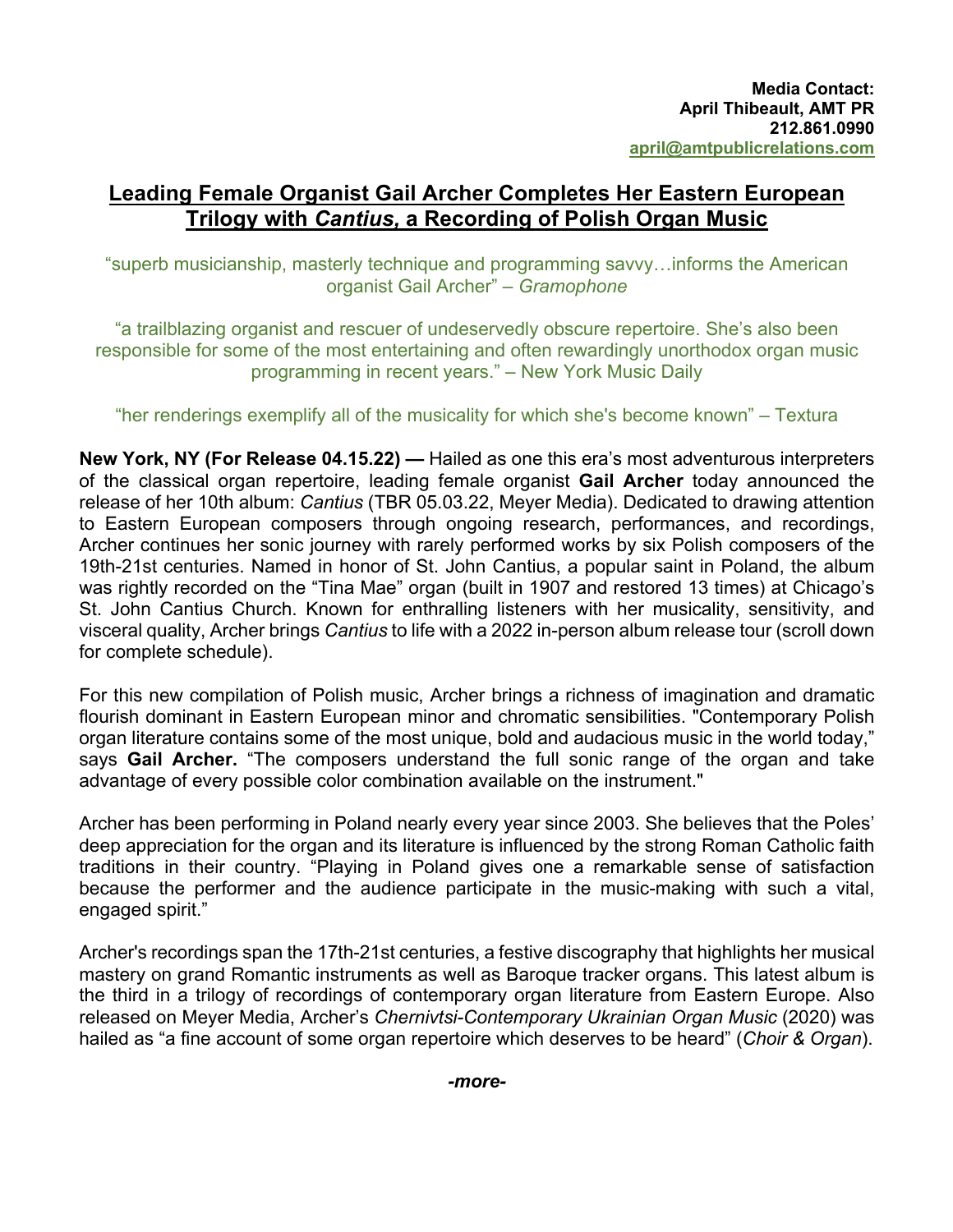According to Classical Modern Music Blog, "this is a volume any organ music modernistappreciator will gravitate towards. Gail Archer casts a steady artistic light on the music in winning fashion." The first was *A Russian Journey: Music of the Russian Five* (2017), that included music from the 19th-21st centuries by Russian composers Glasunow, Cui, Ljapunow, Slonimski, Shaversashvili and Mussorgsky.

## **About Gail Archer**

Gail Archer is an international concert organist, recording artist, choral conductor and lecturer who draws attention to composer anniversaries or musical themes with her annual recital series including her 2021 series, *A Slavic Celebration*, and *Max Reger, The Muse's Voice, An American Idyll, Liszt, Bach, Mendelssohn* and *Messiaen*. Ms. Archer was the first American woman to play the complete works of Olivier Messiaen for the centennial of the composer's birth in 2008; *Time Out New York* recognized the Messiaen cycle as "Best of 2008" in classical music and opera. Her recordings include her new March 2022 release Cantius, and Chernivtsi, A Russian Journey, The Muse's Voice, Franz Liszt: A Hungarian Rhapsody, Bach: The Transcendent Genius, An American Idyll, A Mystic In the Making (Meyer Media), and The Orpheus of Amsterdam: Sweelinck and his Pupils (CALA Records). Ms. Archer's 2019 European tour took her to the British Isles, Italy, Spain, Ukraine, Poland, Russia and Malta. Highlights include St. Giles Cathedral, Edinburgh, Scotland, the Basilica of Loyola, San Sebastian, Spain, St. Mary's Cathedral, Cracow, Poland, Holy Cross Church, Lublin, Poland, the Philharmonic of Lviv, Ukraine, and the Lutheran Cathedral of St. Peter and St. Paul, Moscow, Russia.

She is the founder of Musforum, www.musforum.org an international network for women organists to promote and affirm their work. Ms. Archer is college organist at Vassar College, director of the music program at Barnard College, Columbia University, where she conducts the Barnard-Columbia Chorus and Chamber Singers and a faculty member of Harriman Institute, Columbia University. She is artistic director of the artist and young artist recital series at historic Central Synagogue, New York City.

www.gailarcher.com



# *Cantius*

**Performer:** Gail Archer (organ) **Release Date:** May 3, 2022 **Composers:** Mieczyslaw Surzynski (1866-1924), Wincenty Rychling (1841-1896), Felix Borowski (1872-1956), Pawel Lukaszewski (b.1968), Henryk Mikolaj Gorecki (1933-2010), Felix Nowowiejski (1877-1946), Grazyna Bacewicz (1909-1969), Tadeusz Paciorkiewicz (1916-1998) **Tracks:** 1. *Improvisation on a Polish Hymn,* 2. *Pastorale in F#* 

*Minor,* 3. *Meditation-Elegie,* 4. *Triptych for Organ,* 5. *Kantata for Organ,* 6. *Symphony No.8 for Organ,* 7. *Esquisse for Organ,* 8. *Tryptychon for Organ* **TRT:** 65:14:47

*-more-*